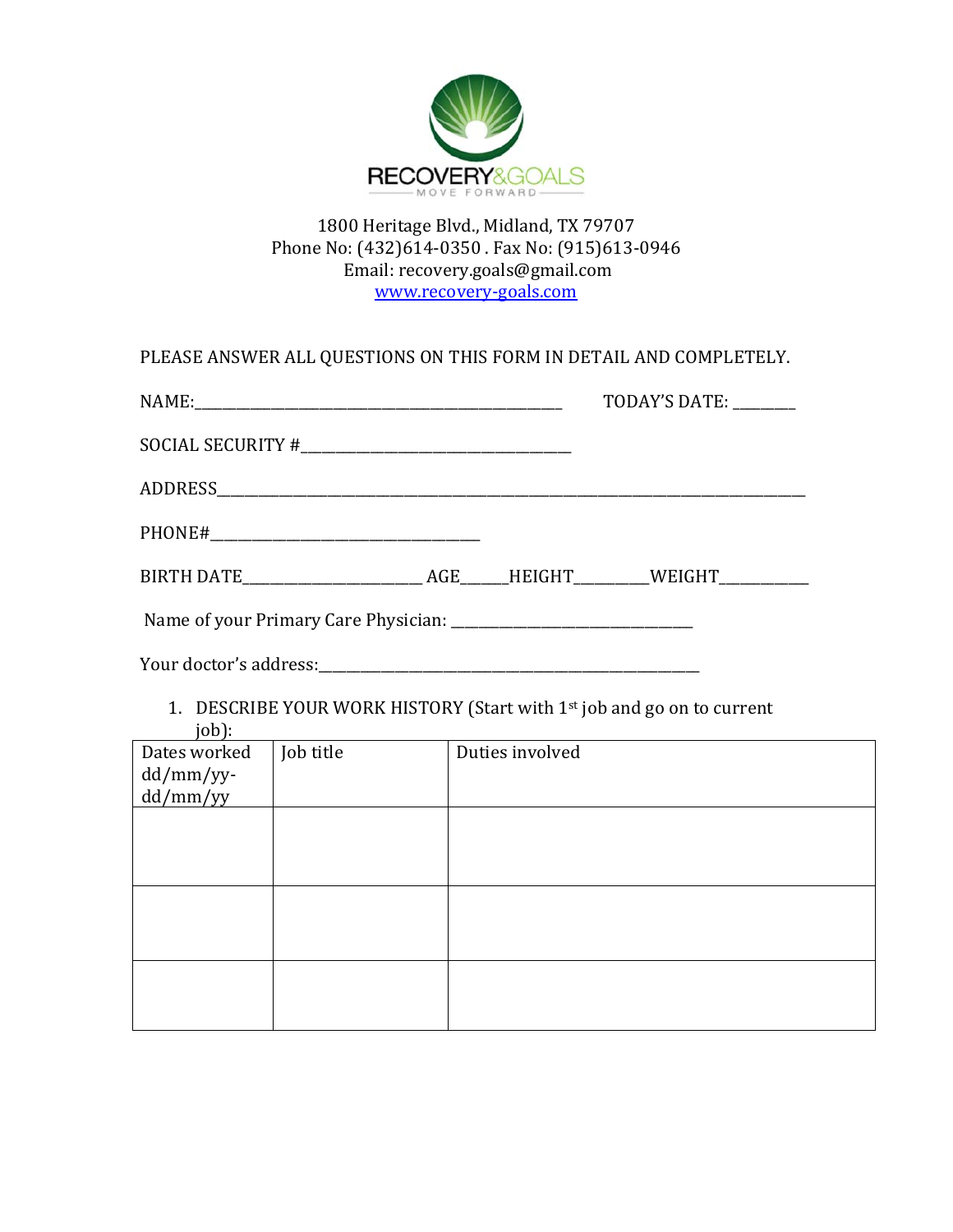

## 1800 Heritage Blvd., Midland, TX 79707 Phone No: (432)614-0350 . Fax No: (915)613-0946 Email: recovery.goals@gmail.com

www.recovery‐goals.com

|    | 2. How far did you go in school?___________. Did you graduate high school?<br>YES/NO                                                                                                                                                   |
|----|----------------------------------------------------------------------------------------------------------------------------------------------------------------------------------------------------------------------------------------|
|    | 3. If no, do you have a GED: YES/NO<br>4. Are you able to read/write: YES/ NO                                                                                                                                                          |
|    |                                                                                                                                                                                                                                        |
|    | 6. Date returned to work?<br><u>Letter and the subset of the subset of the subset of the subset of the subset of the subset of the subset of the subset of the subset of the subset of the subset of the subset of the subset of t</u> |
| 7. |                                                                                                                                                                                                                                        |
| 8. | Tell me about your injury and treatment since injury (include employer's<br>name, how the injury occurred, and names of doctors seen since injury)                                                                                     |
|    |                                                                                                                                                                                                                                        |
|    |                                                                                                                                                                                                                                        |
|    |                                                                                                                                                                                                                                        |
|    | Did you do physical therapy? YES/NO                                                                                                                                                                                                    |
|    | For how many weeks?_______________                                                                                                                                                                                                     |
|    | Did you complete work conditioning: YES/NO; Work Hardening: YES/NO                                                                                                                                                                     |
|    | Describe how the injury occurred:                                                                                                                                                                                                      |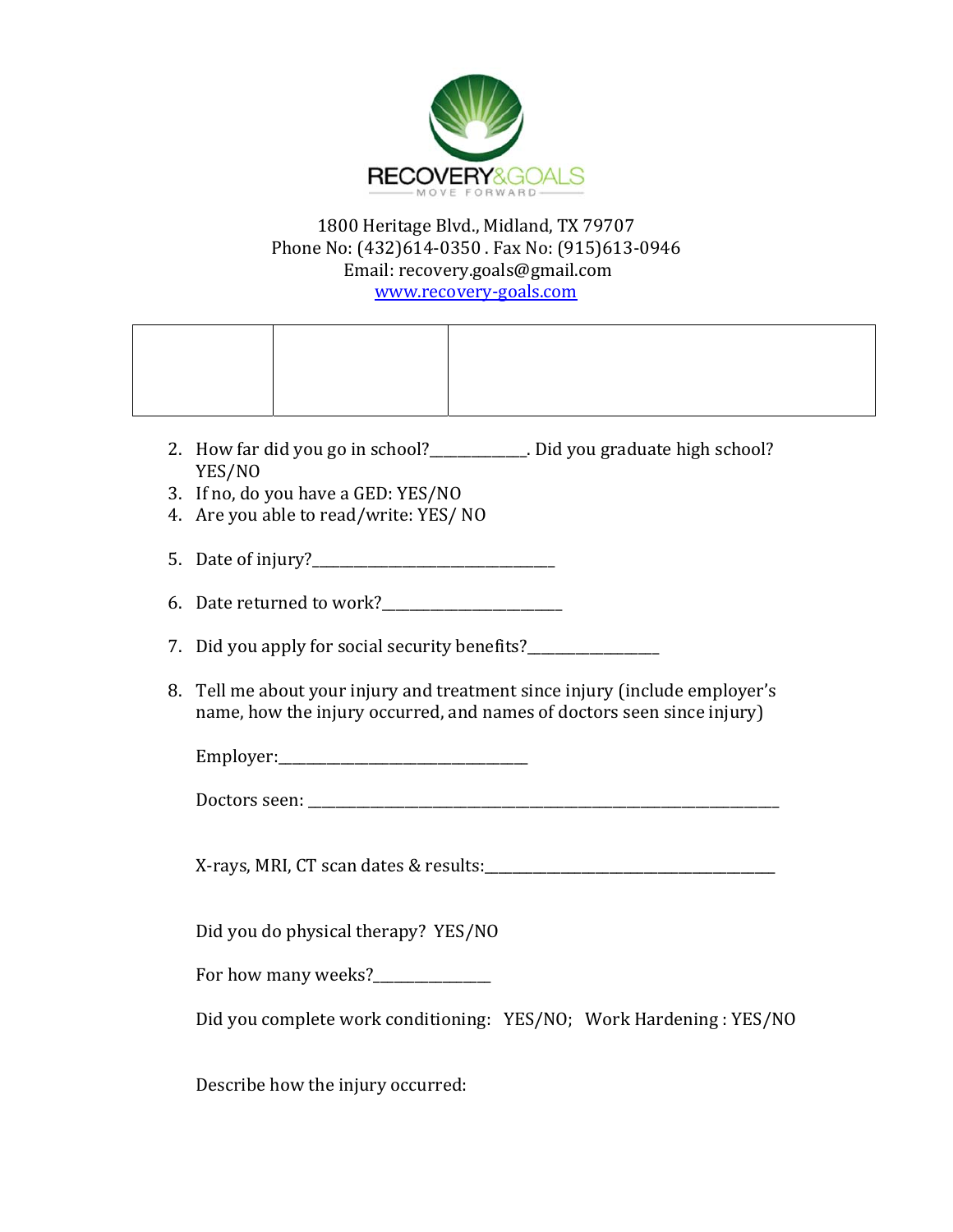

1800 Heritage Blvd., Midland, TX 79707 Phone No: (432)614-0350 . Fax No: (915)613-0946 Email: recovery.goals@gmail.com www.recovery‐goals.com

- 9. Any prior similar injuries?
- 10. Any other on the job injuries? YES/NO
- 11. If yes, please describe each incident:

12. Hospitalizations, so far?

| Date | Hospital | Reason |
|------|----------|--------|
|      |          |        |
|      |          |        |
|      |          |        |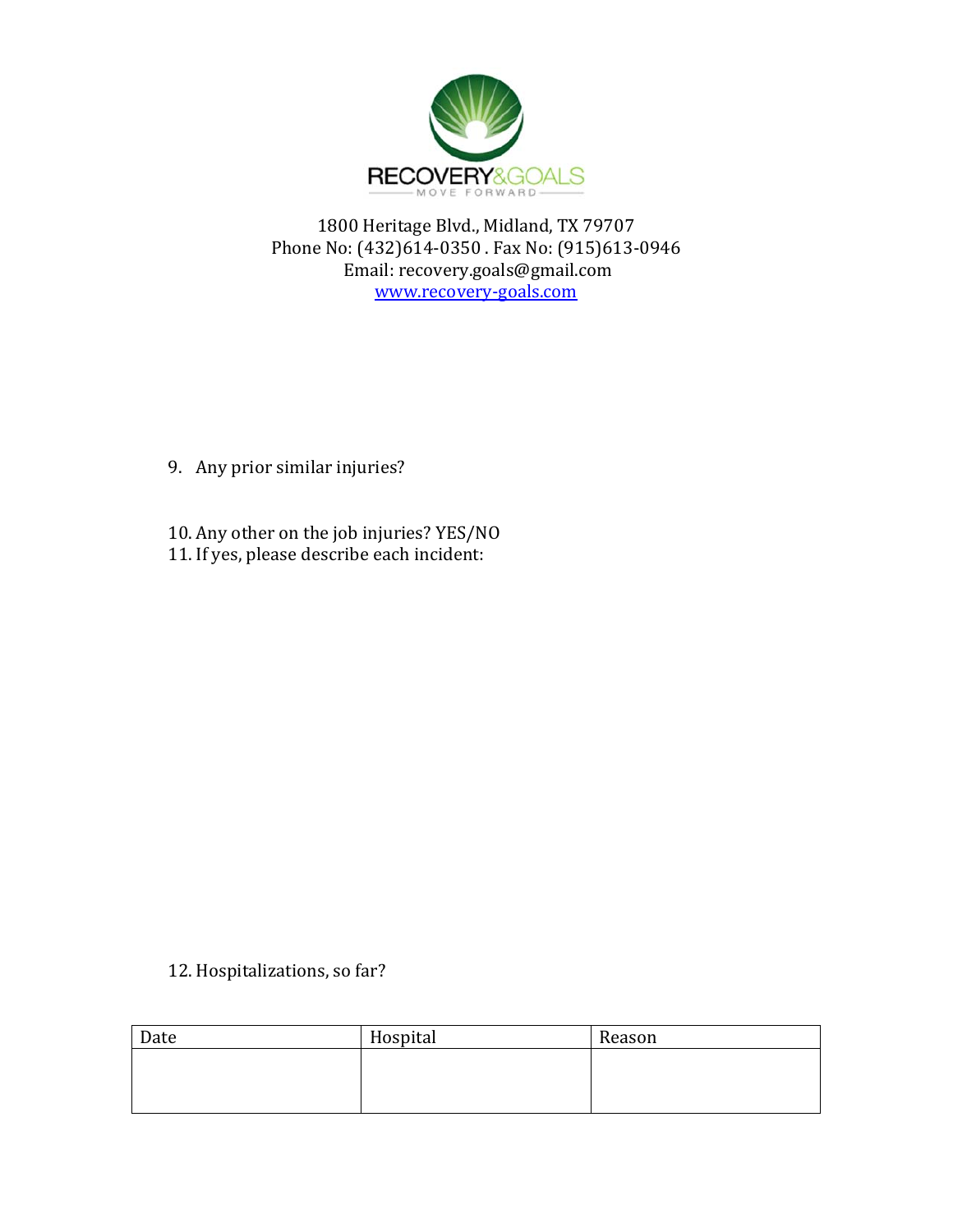

## 1800 Heritage Blvd., Midland, TX 79707 Phone No: (432)614-0350 . Fax No: (915)613-0946 Email: recovery.goals@gmail.com

www.recovery‐goals.com

8. Explain what kind of problems you are currently having:

9. How do your problems interfere with your activities of daily living?

10. Duration of your problem?

11. Any other medical or surgical problems you may have had?

12. Any motor vehicle accidents? YES/NO

- Any injuries (describe what kind, what body part)?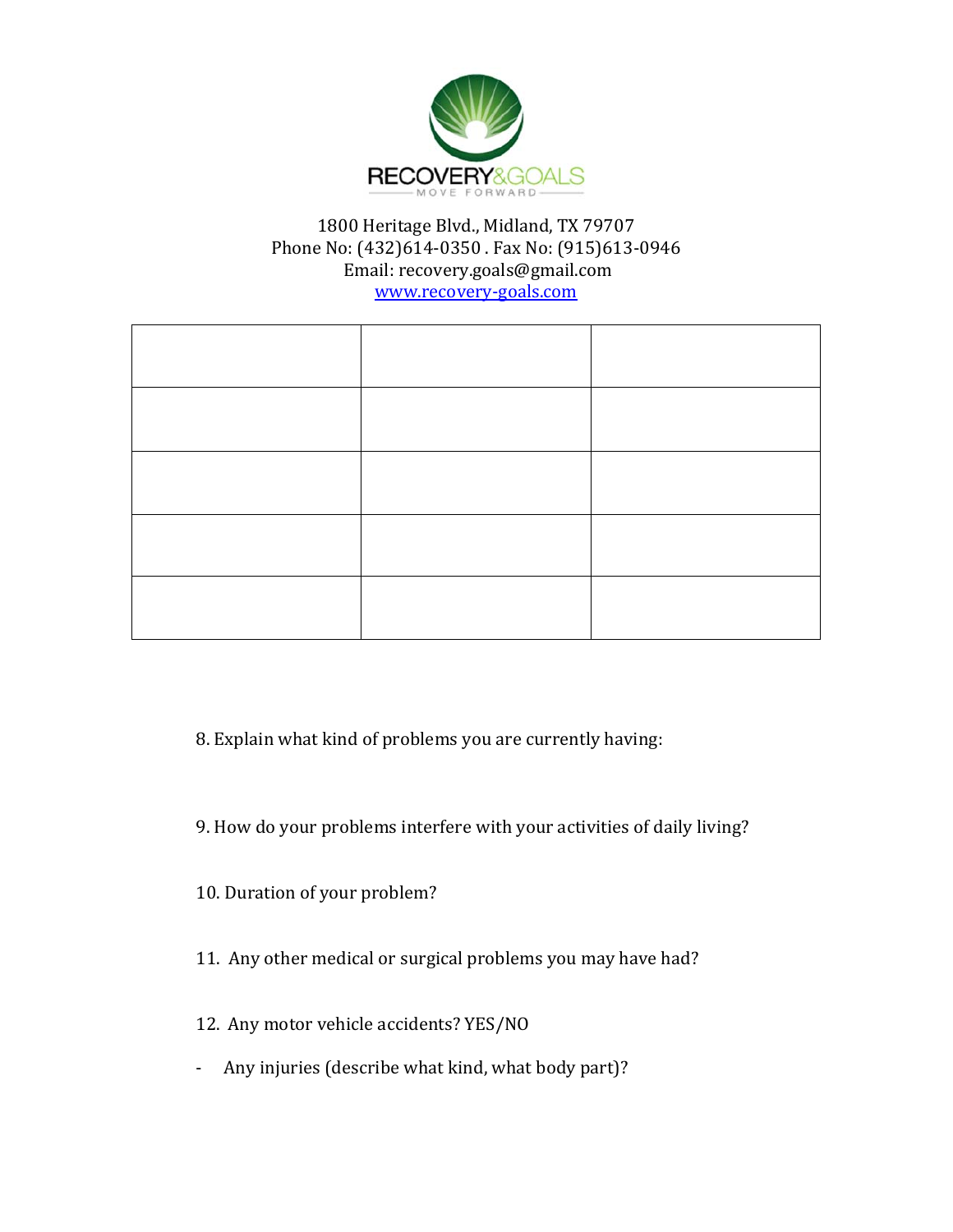

#### 1800 Heritage Blvd., Midland, TX 79707 Phone No: (432)614-0350 . Fax No: (915)613-0946 Email: recovery.goals@gmail.com www.recovery‐goals.com

- Childhood injuries?

#### 13. CURRENT MEDICATIONS (include over the counter medications and supplements)

| <b>NAME</b> | <b>DOSAGE</b> | <b>FREQUENCY</b> |
|-------------|---------------|------------------|
|             |               |                  |
|             |               |                  |
|             |               |                  |
|             |               |                  |
|             |               |                  |
|             |               |                  |
|             |               |                  |
|             |               |                  |
|             |               |                  |
|             |               |                  |
|             |               |                  |
|             |               |                  |
|             |               |                  |
|             |               |                  |
|             |               |                  |

13. Any allergies? YES/NO. If "yes" what allergies?

### 14. Any medical problems? Start dates?

| Date | <b>Medical Problem</b> | Date | <b>Medical Problem</b> |
|------|------------------------|------|------------------------|
|      | High blood pressure    |      | COPD                   |
|      | <b>Diabetes</b>        |      | Asthma attacks         |
|      | Heart disease/Problem  |      | Pneumonia              |
|      | Cancer                 |      | Tuberculosis           |
|      | Allergies              |      | <b>HIV/AIDS</b>        |